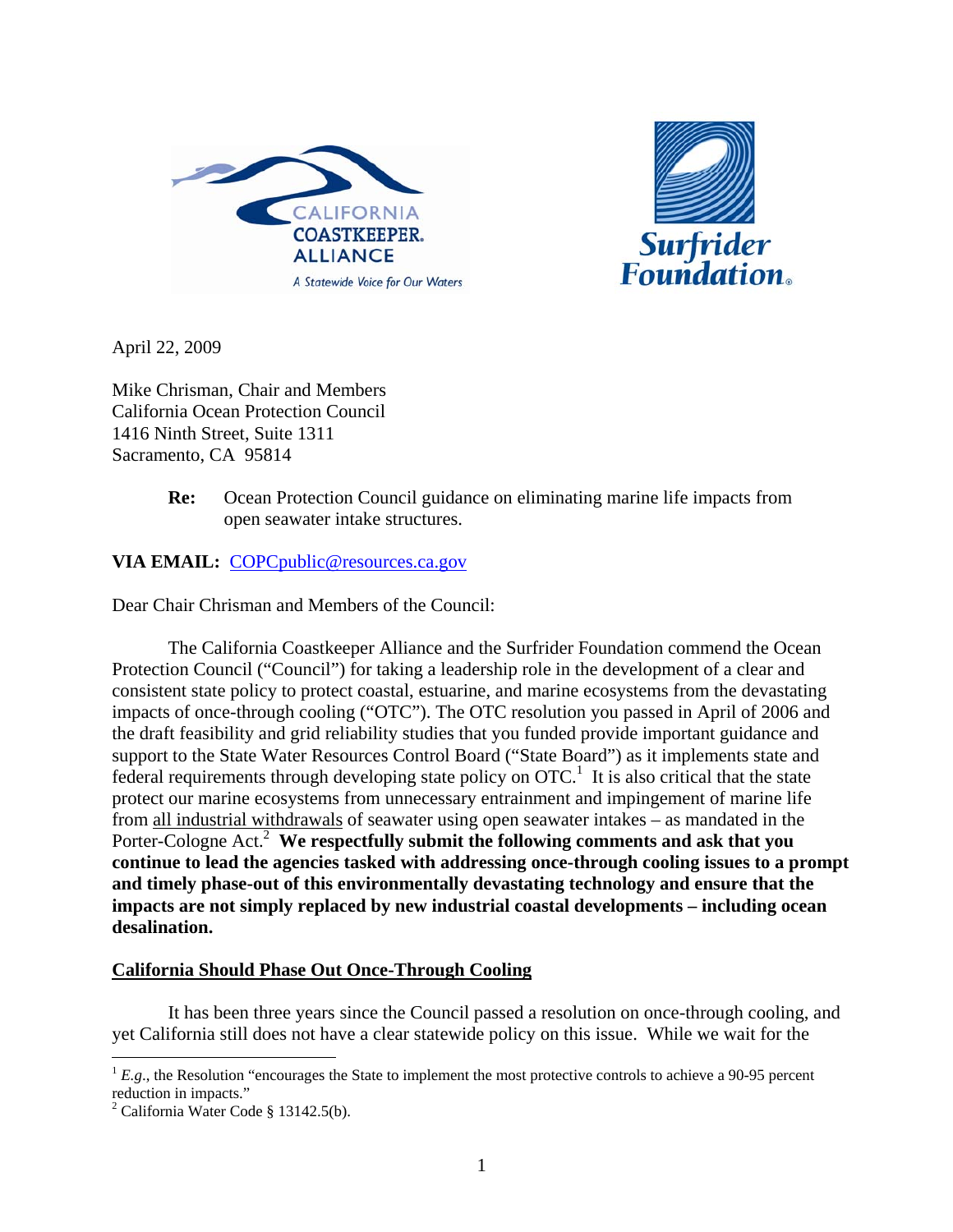State Board to finalize a policy, the daily assault on our delicate marine and estuarine ecosystems continues. State Board staff recently testified at a joint hearing of the California Assembly on Natural Resources and Utilities and Commerce Committees that it intends to release the revised policy in June, with public hearings in July/August and a hearing in front of the Board for possible  $\frac{1}{2}$ adoption in November.<sup>3</sup>

 Earlier this month, the U.S. Supreme Court ruled in *Entergy v. Riverkeeper*, 556 U.S. \_\_(2009) that cost-benefit analysis *may* be used as a factor in mandating the use of "best technology available" as defined by the Clean Water Act Section 316(b), which governs cooling water intake structures.<sup>4</sup> The Court left it to the Environmental Protection Agency ("EPA") to decide whether and how to compare costs to benefits when it issues new regulations for existing power plants. Importantly, the Court did not require that cost-benefit analysis be used, nor did the Court determine how or in which circumstances cost-benefit analysis may be used. The Court also stated that CCKA's, Surfrider Foundation's, and the other co-plaintiffs' view that cost-benefit analysis is not to be used at all, with which the Second Circuit Court of Appeals agreed, is also a reasonable interpretation of the law, and would pass legal muster if EPA adopted it.

Further, the U.S. Supreme Court left stand the other issues decided by the Second Circuit Court of Appeals in *Riverkeeper I* and *Riverkeeper II,* including the prohibition on "after the fact" restoration as a substitute for employing the best technology available to avoid adverse impacts in the first place.<sup>5</sup> The current Administration will now issue new regulations that conform to the lower court decision, as possibly modified in one limited respect by the Supreme Court ruling regarding the option to use cost-benefit analysis, if EPA chooses.

 California has the right and responsibility to go beyond whatever federal minimum standard the EPA regulation creates. As the attached analysis from lawyers representing the regulated industry concludes, "[t]he Supreme Court's ruling does not mandate application of the cost-benefit test anywhere, much less in California."<sup>6</sup> The studies funded by the Council show that phasing out once-through cooling in California can be done feasibly and without negative impacts on energy reliability**.** 

 **The Supreme Court decision did not result in any legal constraints that would limit California's authority to set strict standards and feasible timelines for phasing out oncethrough cooling. We strongly encourage the Council to urge the State Board to stay on course to finalize its policy by November 2009 to phase out once-through cooling.**

1

<sup>3</sup> Jonathan Bishop, Chief Deputy Director, California State Water Resources Control Board, *Testimony before the California Assembly Joint Informational Hearing Utilities and Commerce and Natural Resources Committees*, March 2, 2009.

<sup>&</sup>lt;sup>4</sup> Supreme Court Decision available at http://www.cacoastkeeper.org/images/pdf/07-588.pdf.

 $5$  See: Riverkeeper, Inc. v. EPA, 358 F.3d 174, 184 (2d Cir. 2004) ("Riverkeeper I"); see also: Riverkeeper, Inc. v. *United States EPA*, 475 F.3d 83, 97 (2d Cir. 2007) (*Riverkeeper II*) 6

Elizabeth Lake & Peter Landreth, "*U.S. Supreme Court Rules Cost-Benefit Analysis Permitted Under the Clean Water Act – But Will it Matter in California*?" Holland & Knight. Available at: http://www.hklaw.com/id24660/publicationid2613/returnid31/contentid54040/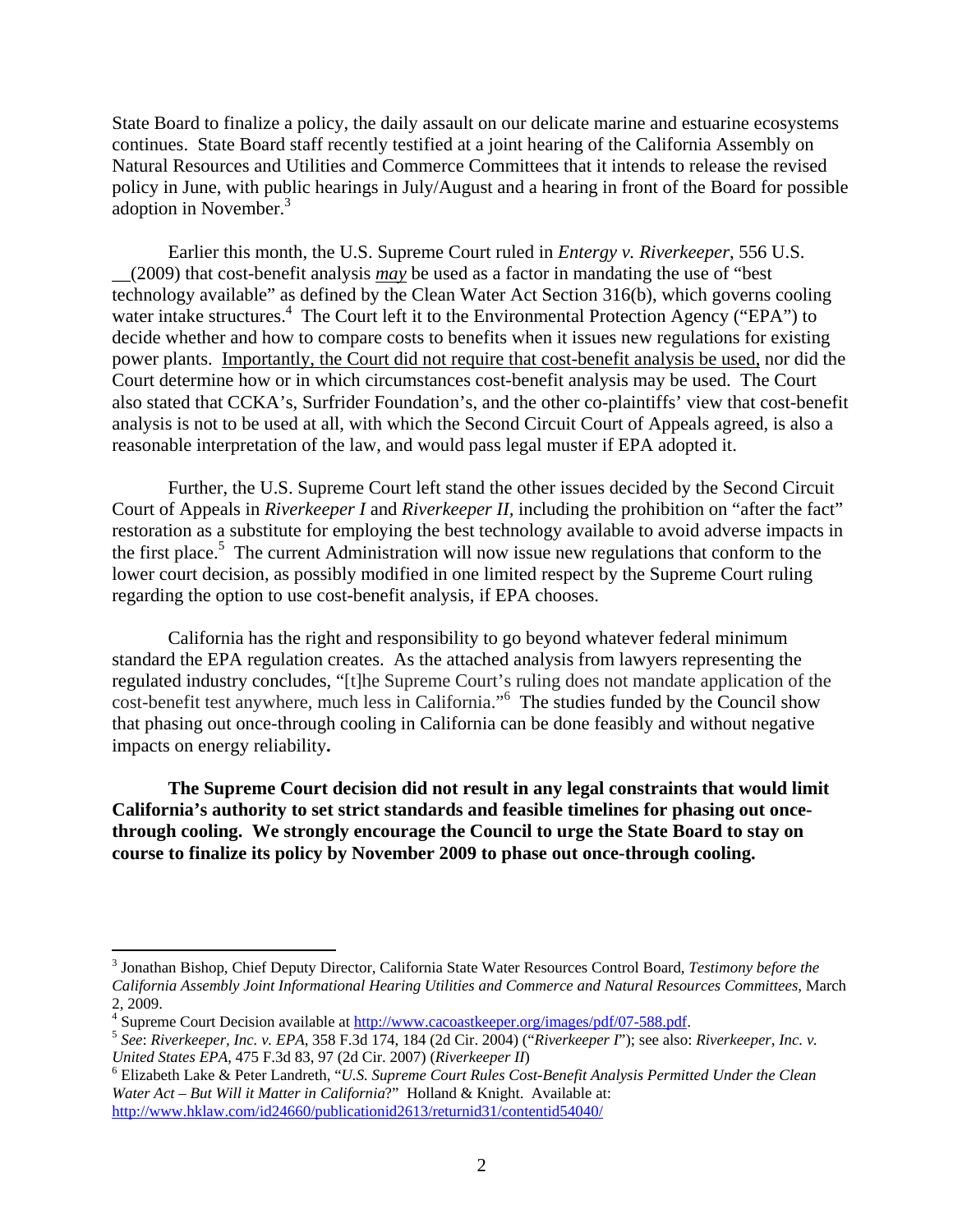#### **Marine Life Impacts of Open Seawater Desalination**

 In order to fully protect marine life from the impacts the Council sought to address in its OTC resolution, the state must also implement concise standards on the withdrawal of seawater for all industrial uses. Private industry and water agencies are planning over 20 open seawater desalination facilities statewide without guidance on minimizing the intake and mortality of marine life. **Left unchecked, the cumulative impacts of multiple open seawater desalination facilities could effectively undermine the gains to the marine environment from implementing the Council's resolution on OTC and your efforts to find adaptation strategies for imminent climate change and sea level rise.**

Many of these proposals are planned to utilize the discharge from OTC systems as the desalination facility "source water."<sup>7</sup> Others are relying on the use of new or currently abandoned open seawater intakes. For example, in Carlsbad there is a desalination plant in the final stages of consideration for the continued use of an OTC system as a "stand alone" ocean desalination facility – that is, when the co-located generator is not withdrawing seawater for cooling purposes. This proposal, will withdraw 304 million gallons of estuarine water every day, an annual average of approximately 11% *more* seawater than the co-located Encina Power Station (EPS) currently withdraws.<sup>8</sup> Whether the water is used for cooling a plant or for ocean desalination, the impacts on the marine life sucked in through these intake structures is devastating. **If the ocean desalination facility is permitted as planned, the gains of implementing your resolution to**  *reduce* **marine life mortality from OTC by 90 to 95% will have been completely undermined. In fact, the ocean desalination facility will** *increase* **the intake and mortality of marine by approximately 11% under current operating averages at EPS<sup>9</sup> . It follows that future operations of a "stand alone" desalination facility, once the EPS re-powers, will approximate 111% of current intake and mortality annually.** 

Fortunately, there are alternative technologies for desalination that protect marine life. There are more progressive desalination proposals designed to use sub-seafloor intakes that eliminate entrainment and impingement while simultaneously reducing the energy demand of the final product water.<sup>10</sup> We believe these successful ocean desalination pilot projects set the standard for compliance with the Porter-Cologne Act's mandate to locate and design ocean desalination facilities in a manner to minimize the intake and mortality of marine life.<sup>11</sup> We **respectfully ask that the Council direct its staff to investigate and report back on alternative methods for desalination technology at the Council's next meeting.** 

1

<sup>&</sup>lt;sup>7</sup> The life expectancy of proposed ocean desalination facilities is a minimum of 30 years – well beyond the acceptable life expectancy of OTC.

<sup>&</sup>lt;sup>8</sup> See: Flow, Entrainment and Impingement Minimization Plan at:

http://www.swrcb.ca.gov/rwqcb9/press\_room/announcements/carlsbad\_desalination/carslbad\_desalination.shtml  $\frac{1}{9}$  There is still on-going controversy over the exact level of impingement that will result from the desalination intake. See: "Statement of Peter Raimondi, PhD" (April 1, 2009) – and associated follow-up comments at:

http://www.swrcb.ca.gov/rwqcb9/press\_room/announcements/carlsbad\_desalination/carslbad\_desalination.shtml 10 See e.g., Long Beach Water Department at; http://www.lbwater.org/desalination/desalination.html ; see also Municipal Water District of Orange County at: http://www.mwdoc.com/Ocean\_Desalination.htm <sup>11</sup> California Water Code § 13142.5(b)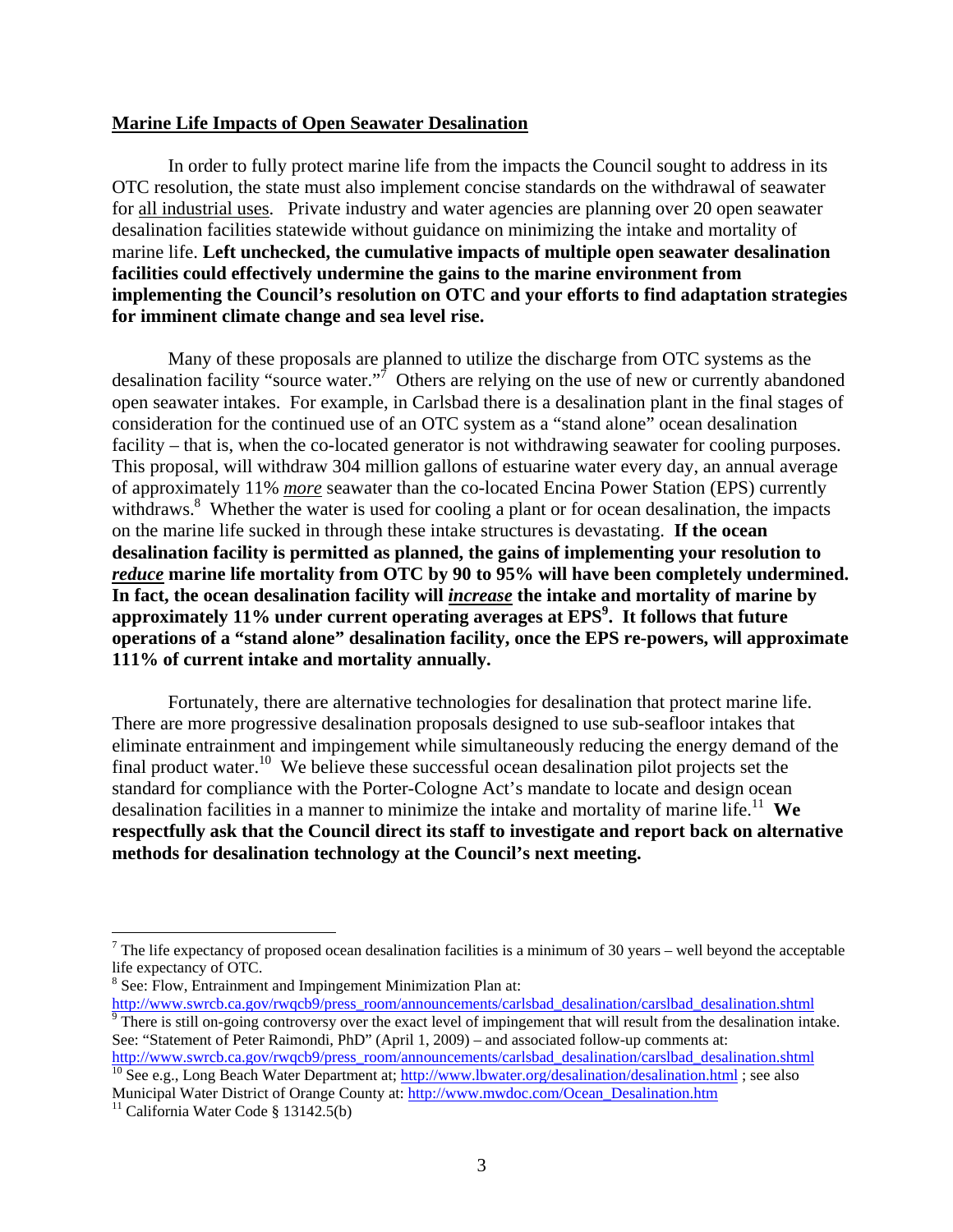#### **Energy Demand of Open Seawater Desalination**

Open seawater desalination is the highest energy user of any water supply strategy.<sup>12</sup> In regard to new ocean desalination facility planning, the Council should take notice of the significant energy demand of these facilities and the potential for undermining the Council's efforts to recommend adaptation strategies for inevitable climate change, sea level rise, and other impacts on future water supply management. First, our current water management system is extremely energy demanding. It is an accepted estimate that the delivery and treatment of water accounts for nearly 20% of the cumulative energy demand in California.<sup>13</sup> If we are serious about reducing greenhouse gas emissions, we should be looking at reducing the "embedded energy" in our current water management as a primary target to meet the goals of the Global Warming Solutions Act of 2006 – not water projects that are more energy intensive.

Open seawater desalination is counter-productive to meeting both the goals of reducing greenhouse gas emissions and adapting to the consequences of inevitable climate change and sea level rise. For example, the Carlsbad-Poseidon Desalination proposal mentioned above will consume approximately 40% more energy than the most energy-intensive available component of the region's water supply portfolio – imported water from the State Water Project.<sup>14</sup> If ocean desalination proposals are constructed closer to the source of State Water Project imports – the Sacramento Delta – that increased energy demand comparison only gets more dramatic. **And, once again, the cumulative impacts of numerous ocean desalination facilities on greenhouse gas emissions has never been thoroughly documented or regulated.** 

In addition, much of the southern California region is reliant on local groundwater for a significant portion of the local water supply portfolios. Already these areas are combating seawater intrusion and contamination of coastal freshwater aquifers. Advancing the use of energyintensive ocean desalination as a response to purported limits on available water supplies, and consequently exacerbating climate change and sea level rise, will only serve to heighten the threat to local groundwater supplies. It would be ironic, if not tragic, to allow the development of one energy-intensive water supply option (ocean desalination) to contribute to the contamination of a local renewable water supply with a relatively low energy demand (groundwater). This would turn sound public policy on its head.

While the ocean desalination proponents in Carlsbad argue that the product water is "replacement water" and will eliminate the need for current State Water Project imported supplies, thereby offsetting much of the energy demand and lowering the "net energy" consumption – there is no enforceable mechanism to ensure that offset. Further, while this one project proponent has promised a new and controversial plan to mitigate the greenhouse gas emissions created by this

1 <sup>12</sup> See Gregory Freemen, et al. "Where Will We Get the Water? Assessing Southern California's Future Water Strategies" Los Angeles County Economic Development Corporation, August 14, 2008. Available at: http://www.laedc.org/sclc/studies/SCLC\_SoCalWaterStrategies.pdf; and *see*: Martha Davis "Climate Change Scoping Plan Implementation Workshop Measure W-2 Water Recycling" March 4, 2009 presentation to the California State Water Resources Control Board, Public Utilities Commission, and Water Energy Climate Action Team. Available at: http://www.waterboards.ca.gov/water\_issues/programs/climate/docs/ieua\_030409.pdf. <sup>13</sup> *See*: "Energy Down the Drain: the Hidden Costs of California's Water Supply"; NRDC, at:

http://www.nrdc.org/water/conservation/edrain/contents.asp. 14 *See* attached: Powers Engineering report on Carlsbad-Poseidon Desalination Report.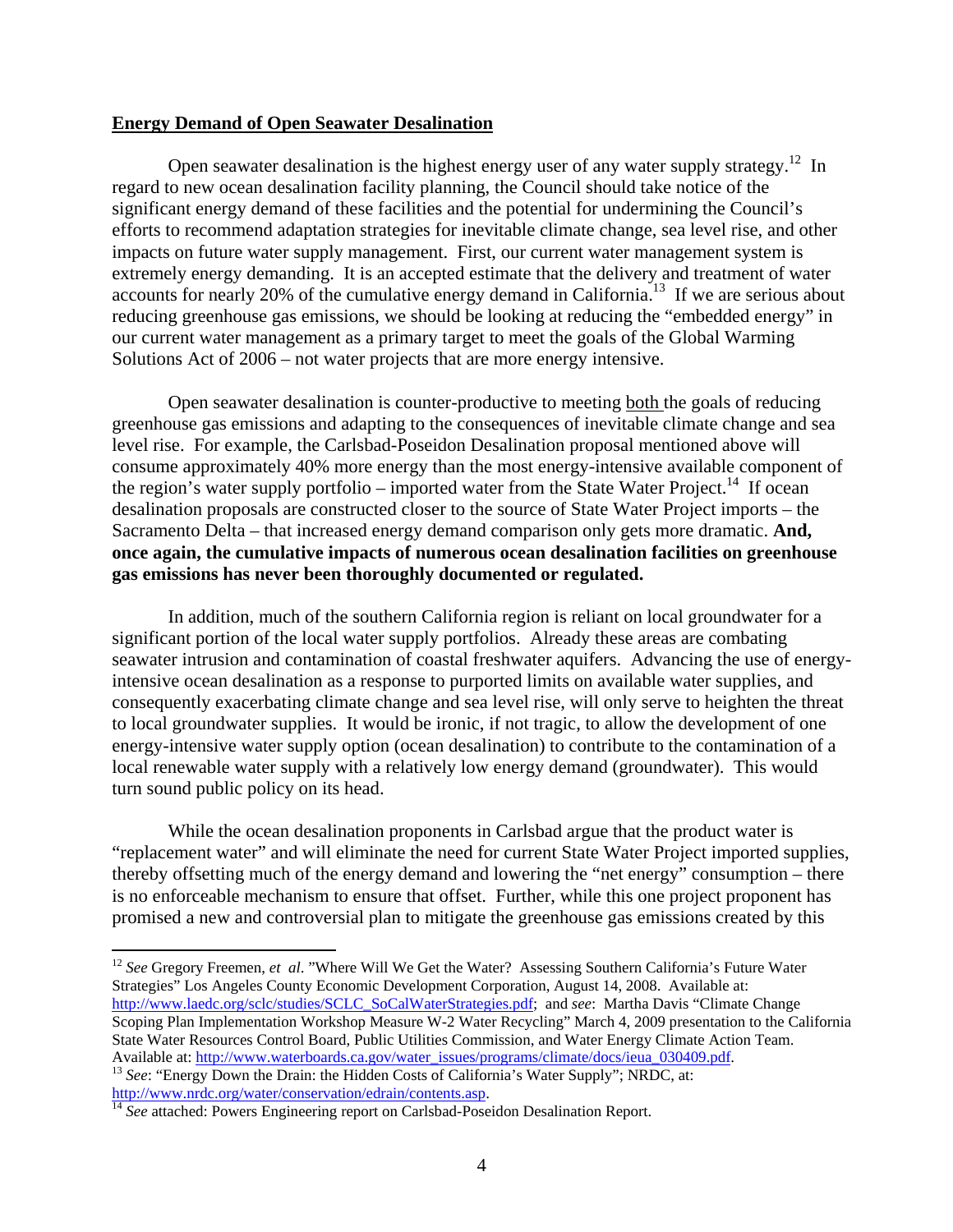extremely energy-intensive project, there are also no enforceable mechanism to ensure others will follow suit – nor that the carbon offset opportunities are readily available for the cumulative pollutant load.

#### **No After-the-Fact Restoration as Mitigation**

The San Diego Regional Water Quality Control Board is considering a proposed "restoration project" as mitigation for the continued marine life mortality. But, as we noted above, the federal Second Circuit Court of Appeals decisions (*Riverkeeper I and II*) made it clear that "after the fact restoration" is not a legal substitute for the mandate to employ the best technology available to avoid the impacts in the first place. Because the mandates of the Porter-Cologne Act make no distinction between cooling water intakes and any other withdrawal of seawater for industrial purposes, it follows that "after the fact restoration" is not allowable mitigation for any new industrial facility in California.

#### **Open Seawater Desalination Conclusion**

We are not opposed to ocean desalination per se. There may be circumstances where ocean desalination fills an important niche in a local water supply portfolio. We respectfully request that the Council take note of and inform relevant agencies that:

- 1) the cumulative impacts of the potential for 20 or more ocean desalination facilities in the State, including energy demand, indirect greenhouse gas emissions and cumulative marine ecosystem impacts, should be immediately documented and made available to the public;
- 2) readily available alternative ocean desalination intake technology (sub-seafloor intakes) can eliminate the intake and mortality of marine life and should be the statewide regulatory standard for new proposals – consistent with CA Water Code § 13142.5(b);
- 3) new ocean desalination facilities should be located and designed with a production capacity that is compatible with the use of sub-seafloor intakes – consistent with CA Water Code § 13142.5(b);
- 4) local, reliable and less energy intensive alternative supply alternatives in every local water supply management plan should be fully implemented before ocean desalination is permitted.

#### **We request that these recommendations be adopted into a new Ocean Protection Council resolution on seawater intakes for industrial purposes.**

\* \* \*

 It has been over thirty years since the Clean Water Act and the Porter-Cologne Act first laid out the requirements for power plant cooling technology and the use of seawater for all industrial purposes respectively, and three years since the Ocean Protection Council's and the State Lands Commission's resolutions on once-through cooling. We are long overdue for a clear, consistent statewide policy that protects our coastal, marine and estuarine ecosystems and helps to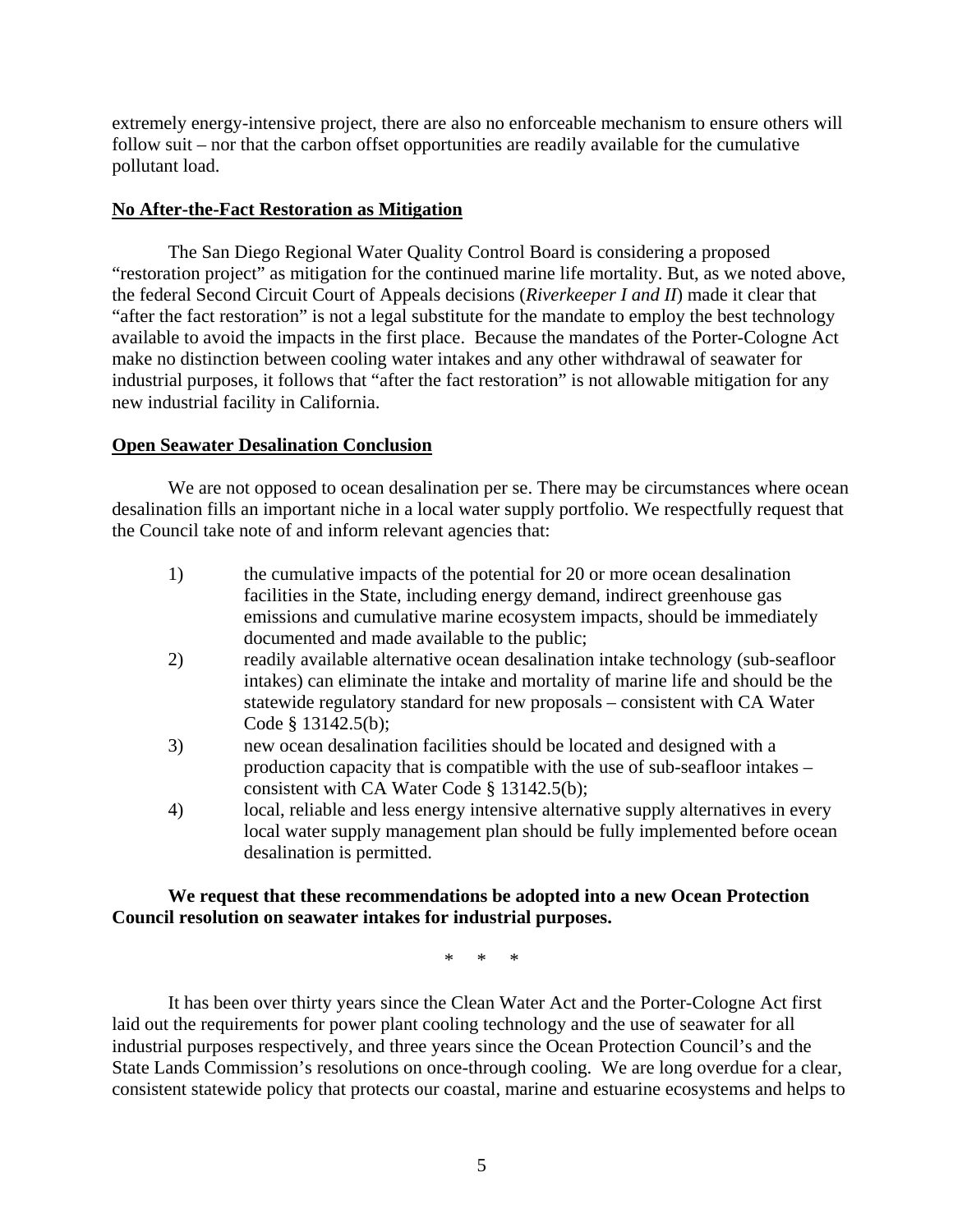move California towards a future with cleaner, more efficient and more sustainable energy production and water supply management. In addition, the state's laws mandating the reduction of greenhouse gas emissions, and the several resource agencies' efforts to draft guidance on responding to the irreversible and inevitable impacts of climate change and sea level rise, demand immediate action.

The Council has the authority to coordinate "activities of state agencies, that are related to the protection and conservation of coastal waters and ocean ecosystems, to improve the effectiveness of state efforts to protect ocean resources…."15 We respectfully ask that you exercise your authority and continue to lead the way to stopping this needless assault on our resources. We encourage the Council to follow through with your strong resolution to ensure that the State Board moves to expeditiously phase out OTC, which is ravaging our coastal, marine, and estuarine ecosystems and marine life. We also strongly urge you to advise the State Board and other relevant agencies to apply the strictest interpretation of the Porter-Cologne Act to minimize the intake and mortality of marine life when considering current applications for ocean desalination intake permits, and develop clear guidance on acceptable ocean desalination facility design, location and intake technology that, in combination, minimizes the intake and mortality of marine life.

Thank you for consideration of our requests.

Sincerely,

Angela Haren Joe Geever California Coastkeeper Alliance Surfrider Foundation

cc: Charles Hoppin, Chair, State Water Resources Control Board John Garamendi, State Controller and Chair, State Lands Commission Bonnie Neely, Chair, California Coastal Commission Peter Douglas, Executive Director, California Coastal Commission Sam Schuchat, Executive Officer, California Coastal Conservancy Karen Douglas, Chair, California Energy Commission Melissa Jones, Executive Director, California Energy Commission Michael Peevey, President, Public Utilities Commission Yakout Mansour, CEO, California ISO

#### Attachments

 $\overline{a}$ 

<sup>&</sup>lt;sup>15</sup> California Public Resources Code § 35615 (a)(1).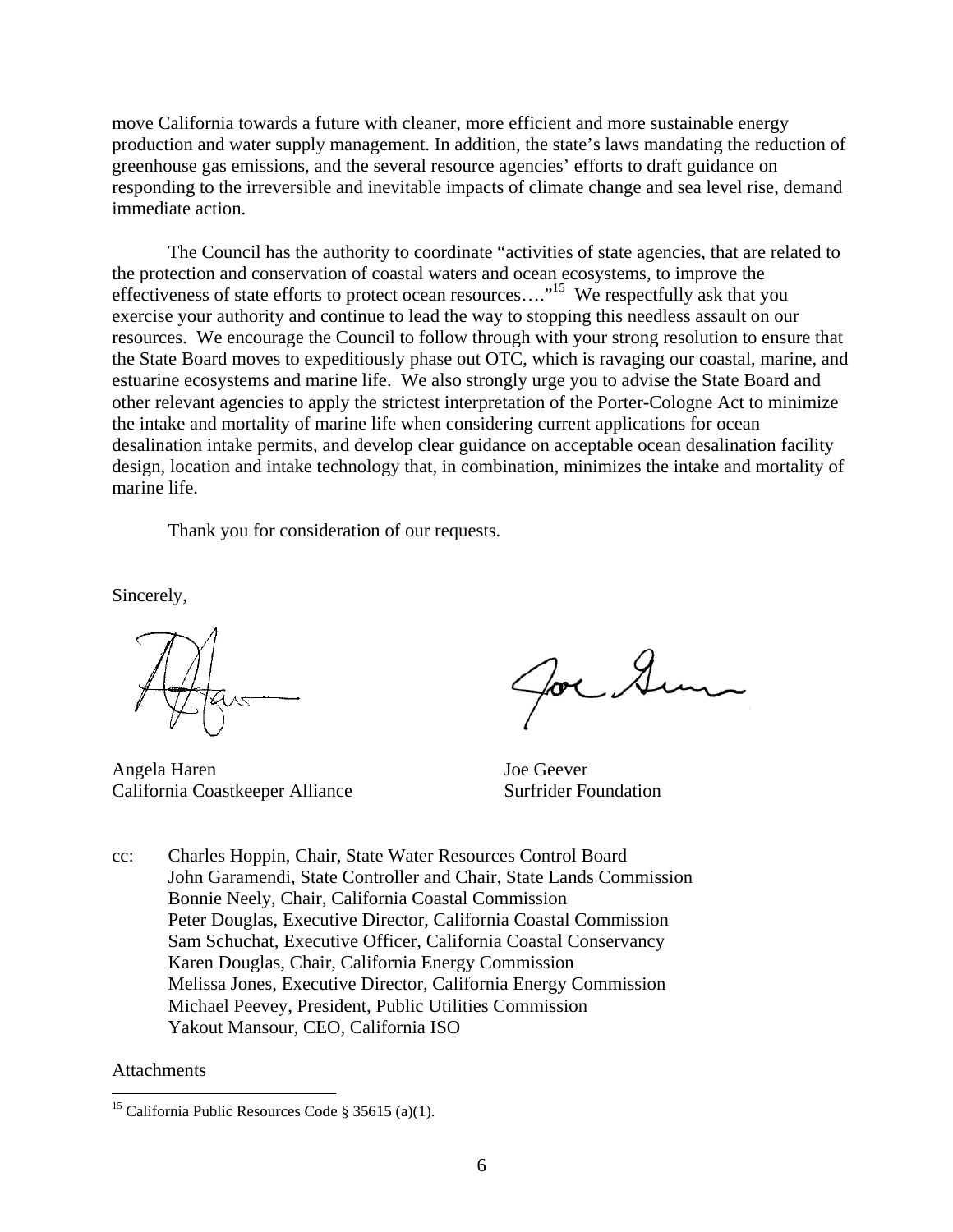#### **ATTACHMENT 1: ASSESSING SOUTHERN CALIFORNIA WATER STRATIES TABLE EXCERPTED FROM "WHERE WE WILL GET THE WATER? ASSESSING SOUTHERN CALIFORNIA'S FUTURE WATER STRATEGIES" LOS ANGELES ECONOMIC DEVELOPMENT CORPORATION, AUGUST 14, 2008.**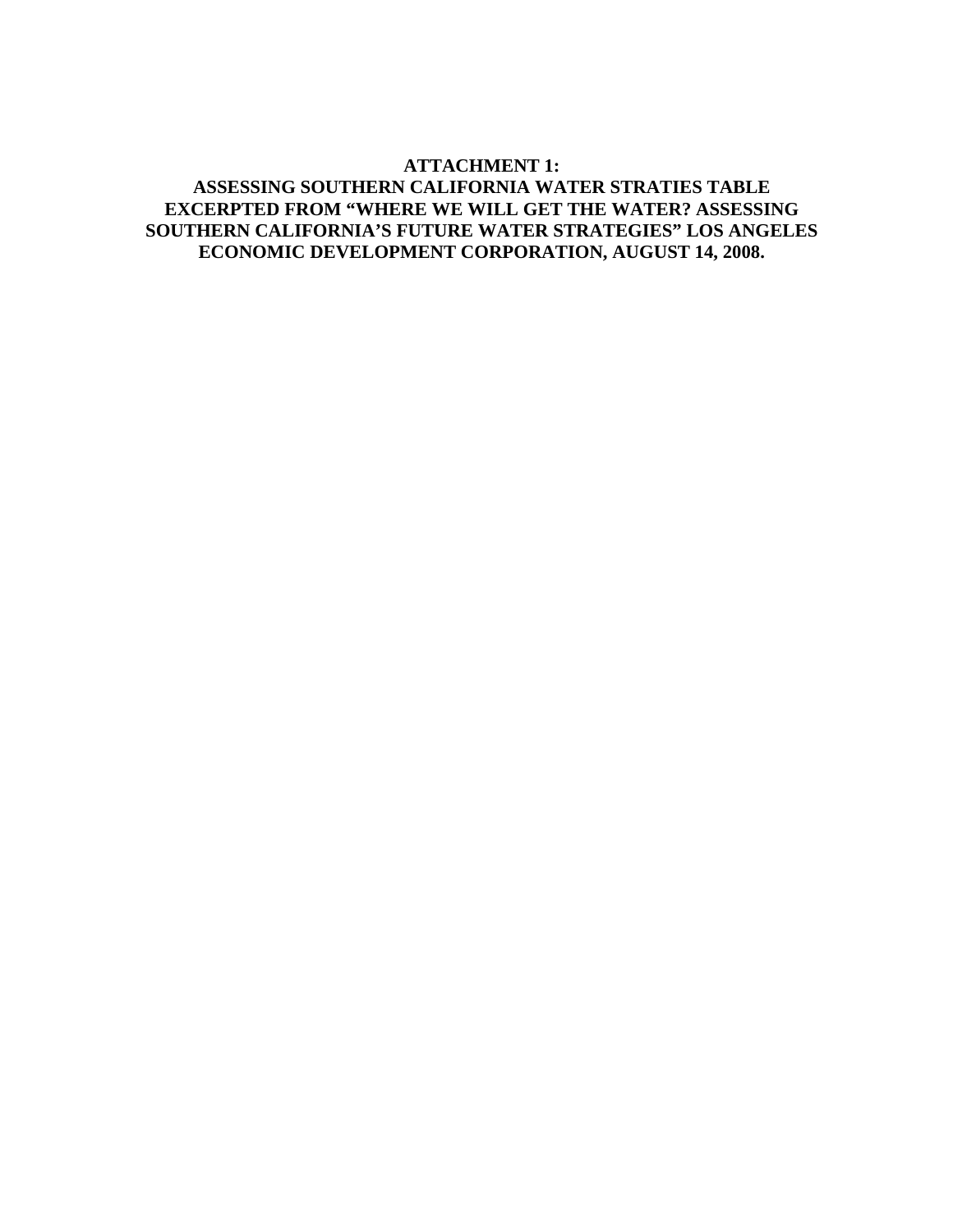| <b>Assessing Southern California Water Strategies</b>                                                                                                        |                                            |                                        |                                    |                               |                   |                              |                                      |                                      |                                           |  |
|--------------------------------------------------------------------------------------------------------------------------------------------------------------|--------------------------------------------|----------------------------------------|------------------------------------|-------------------------------|-------------------|------------------------------|--------------------------------------|--------------------------------------|-------------------------------------------|--|
| <b>Strategy</b>                                                                                                                                              | 2025<br>Regional<br>Potential<br>$(TAF^*)$ | <b>Typical Project Characteristics</b> |                                    |                               |                   |                              |                                      |                                      |                                           |  |
|                                                                                                                                                              |                                            | Timeframe<br>(years)                   | Drought-<br>Proof<br>(Reliability) | Risk<br>(Project)<br>Aborted) | Enviro<br>Opinion | <b>GHG</b>                   | Initial Cap.<br>Cost<br>(\$millions) | Annual<br>Oper. Cost<br>(\$millions) | 30-yr cost<br>Treated<br>$(\frac{$}{AF})$ |  |
| Strategies to Replace or Augment Imported Water                                                                                                              |                                            |                                        |                                    |                               |                   |                              |                                      |                                      |                                           |  |
| Urban Water Conservation                                                                                                                                     | $1,100+$                                   | $0 - 2$                                |                                    |                               |                   |                              | \$0                                  | \$0.5                                | \$210                                     |  |
| Local Stormwater Capture                                                                                                                                     | $150+$                                     | $3 - 5$                                |                                    |                               |                   |                              | \$40-\$63                            | $$1 - $3.5$                          | $$350+$                                   |  |
| Recycling                                                                                                                                                    | $450+$                                     | $6 - 10$                               |                                    | $\mathcal{L}(\mathcal{A})$    |                   | $\qquad \qquad \blacksquare$ | \$480                                | \$30                                 | \$1,000                                   |  |
| Ocean Desalination                                                                                                                                           | $150+$                                     | $6 - 10$                               |                                    |                               |                   |                              | \$300                                | \$37                                 | $$1,000+$                                 |  |
| Groundwater Desalination                                                                                                                                     | <b>TBD</b>                                 | $6 - 10$                               |                                    |                               |                   | o a                          | \$24                                 | \$0.7                                | \$750-\$1,200                             |  |
| Strategies to Increase Imported Water                                                                                                                        |                                            |                                        |                                    |                               |                   |                              |                                      |                                      |                                           |  |
| Transfers-Ag to Urban                                                                                                                                        | $200+$                                     | $1 - 5$                                |                                    |                               |                   |                              | n/a                                  | n/a                                  | $$700+$                                   |  |
| Strategies to Increase Reliability                                                                                                                           |                                            |                                        |                                    |                               |                   |                              |                                      |                                      |                                           |  |
| Inter-agency Cooperation                                                                                                                                     | $**$                                       | $0 - 5$                                |                                    |                               |                   | ×.                           | low                                  | low                                  | n/a                                       |  |
| Groundwater Storage                                                                                                                                          | $1,500+$                                   | $3 - 5$                                | $\qquad \qquad$                    | $\Box$                        |                   | $\qquad \qquad \blacksquare$ | \$68-\$135                           | \$13                                 | \$580                                     |  |
| Surface Storage                                                                                                                                              | $\boldsymbol{0}$                           | $10+$                                  |                                    |                               |                   | $\bullet$                    | $$2,500+$                            | $$7.5 - $15.5$                       | \$760-\$1,400                             |  |
| *TAF-Thousand Acre-Feet<br>** Improves reliability and efficiency of existing supplies<br>Source: LAEDC<br><b>Favorable</b><br>Neutral<br><b>Unfavorable</b> |                                            |                                        |                                    |                               |                   |                              |                                      |                                      |                                           |  |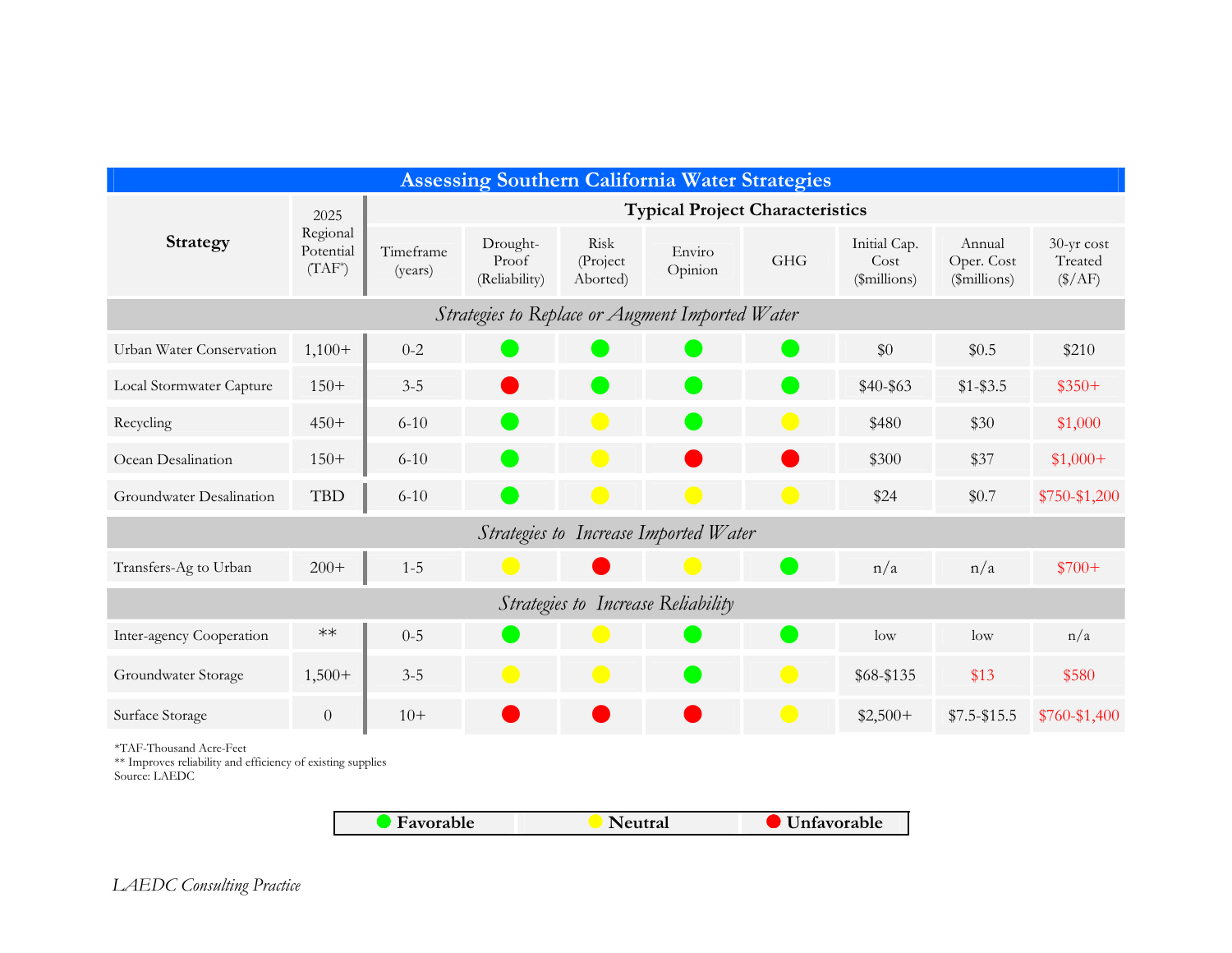## **ATTACHMENT 2: POWERS ENGINEERING REPORT ON CARLSBAD-POSEIDON DESALINATION REPORT, OCTOBER 12, 2007.**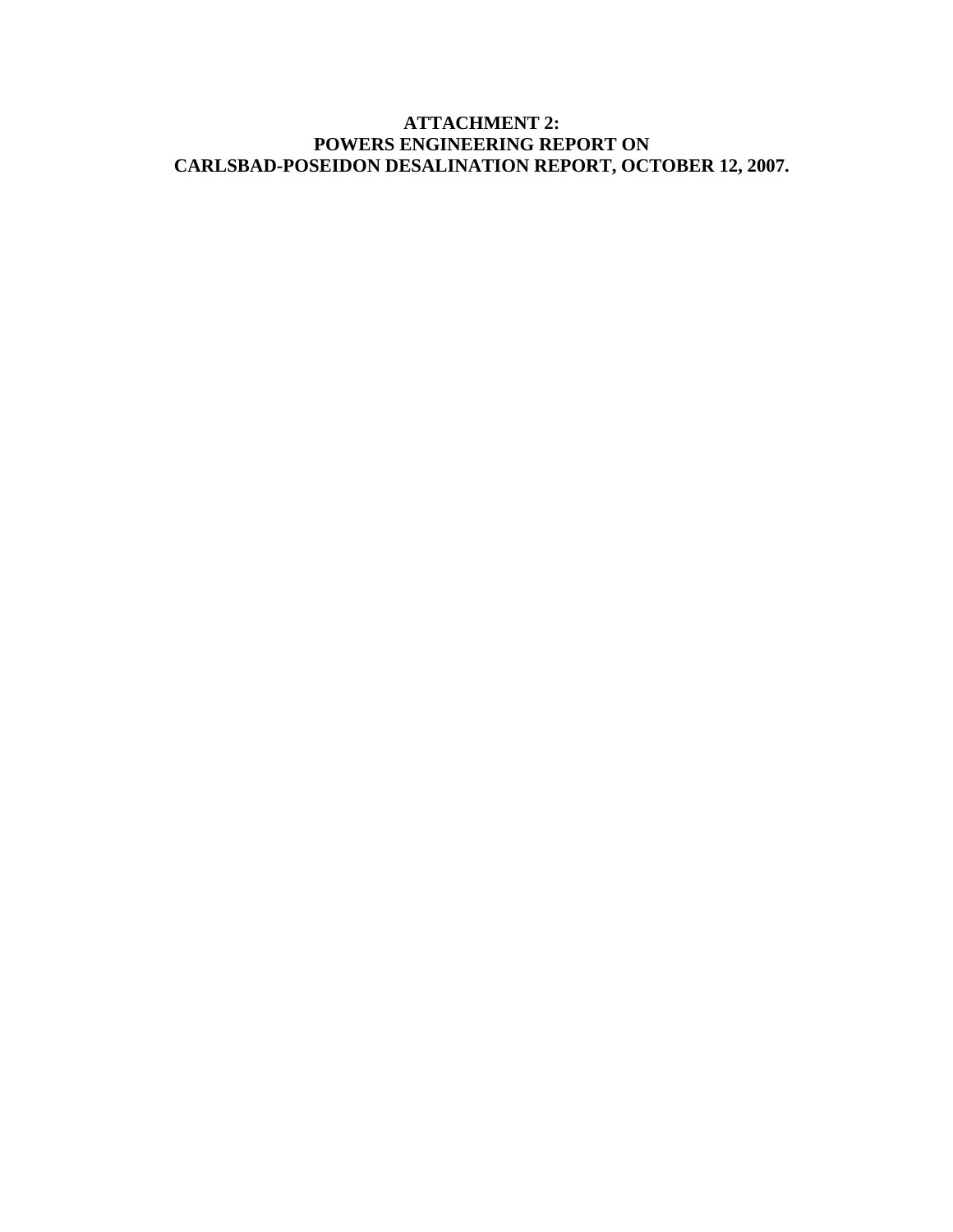# Powers Engineering

# Assessment of Energy Intensity and  $CO<sub>2</sub>$  Emissions Associated with Water Supply Options for San Diego County

Prepared for: Surfrider Foundation Prepared by: Bill Powers, P.E., Powers Engineering Date: October 12, 2007

Surfrider Foundation contracted Powers Engineering to provide a technical assessment of the energy intensity, in terms of kilowatt-hours per acre-foot of water, and associated carbon dioxide  $(CO<sub>2</sub>)$  emissions associated with a range of water supply options for San Diego County. These water supply options evaluated include:

• Conservation

 $\overline{a}$ 

- Reuse (non-potable)
- Reuse (potable)
- Desalination (linked to existing once-through cooled power plant)
- Desalination (no linkage to existing power plant)
- Colorado River water transfers
- State Water Project water transfers

Citations for the energy intensity values and  $CO<sub>2</sub>$  emission factors for each water source option are provided in this analysis. The  $CO<sub>2</sub>$  emission rate calculation for each source option is also provided. Table 1 summarizes the energy intensity and  $CO<sub>2</sub>$  emissions associated with the supply and transport of water from each source option.

State Water Project (SWP) water imports are used as the baseline for comparison purposes in this analysis. San Diego County imports a significant amount of its water supply from the SWP. In 2006, SWP imports reached 232,000 acre-feet  $(AF)$ .<sup>1</sup> This is one-third of the total 2006 water usage of approximately 690,000 (AF). Colorado River water imports reached 347,000 AF in 2006. A recent judicial ruling has called into doubt whether SWP imports will continue to be available in the quantities that San Diego County has historically imported. $^2$  As a result, in addition to addressing natural growth in water demand, San Diego County must also consider sources of water that can substitute for any reductions in the county's allotment of SWP imports. For this reason, the energy intensity and  $CO<sub>2</sub>$  emissions associated with SWP imports are appropriate baseline values to compare the energy intensity and  $CO<sub>2</sub>$  emissions of potential options.

<sup>&</sup>lt;sup>1</sup> E-mail communication from Debbie Discar-Espe, senior water resources specialist - San Diego County Water Authority, to B. Powers, October 12, 2007.

<sup>2</sup> See **Attachment A**, San Diego County Authority Press Release, *SWP may cut-off supplies*, August 31, 2007.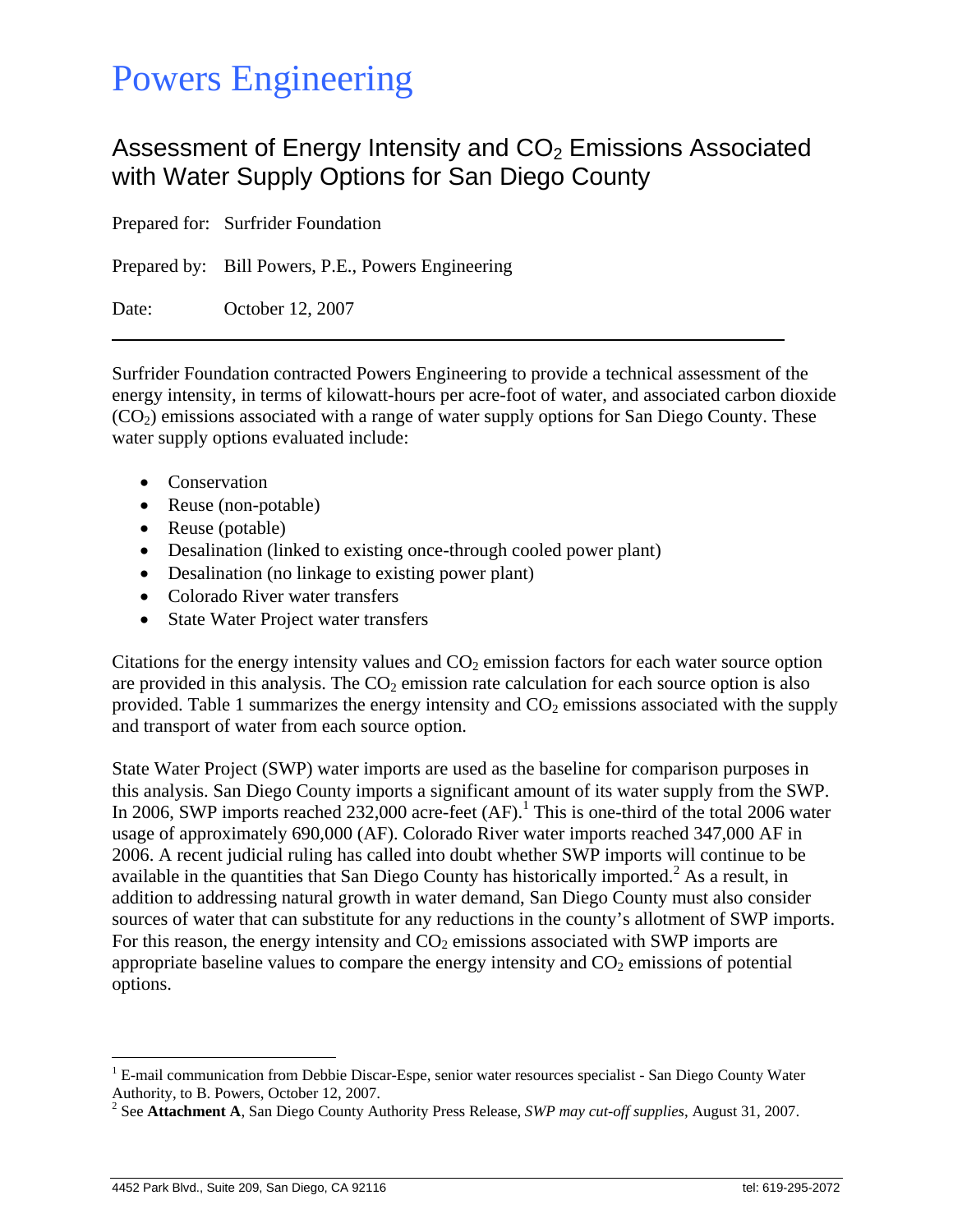## A. Calculation of CO<sub>2</sub> Emission Rate for Reuse and Water Transfer Scenarios

The following energy intensity assumptions are used for calculation of  $CO<sub>2</sub>$  emission rates:

- Reuse, non-potable: 400 kWh per AF
- Reuse, potable: 2,246 kWh per AF
- Colorado River water transfers: 2,000 kWh per AF
- State Water Project water transfers: 3,200 kWh per AF
- The source will produce 56,000 AF per year (equal to 50 million gallons per day Mgd) of water.

Energy intensity estimates for non-potable reuse, Colorado River water transfers, and SWP water transfers are from the August 2004 NRDC report, *Energy Down the Drain – The Hidden Costs of California's Water Supply,* Table 8, p. 34. The energy intensity estimate for potable reuse is from an October 10, 2007 e-mail communication from Jim Burror, engineering supervisor, Orange County Sanitation District (OCSD) to Bill Powers of Powers Engineering. OCSD estimates that the micro-filtration/reverse osmosis process being employed at OCSD to produce potable recycled water has an average energy demand of 20 MW to produce 78,000 AF-year of potable water. This converts to an energy intensity of 2,246 kWh per  $AF^3$  OCSD produces very high grade potable water that exceeds the quality of many current potable water sources in Southern California. As a result, the energy intensity of OCSD potable recycled water should be considered a conservative, upper-end estimate for potable recycled water. An article describing in detail the OCSD potable recycling process is provided as **Attachment B**. OCSD cites a typical energy intensity range for recycling water to potable grade of 800 to 2,000 kWh per AF in the article.

1. Calculate annual  $CO<sub>2</sub>$  emission rate for reuse, non-potable source:

400 kWh per  $AF \times 56,000$   $AF \times 0.915$  lb per kWh = 10,248 tons  $CO_2$  per year 2,000 lb per ton

2. Calculate annual  $CO_2$  emission rate for reuse, potable source, per October 10, 2007 OCSD estimate of 20 MW continuous energy demand to produce 78,000 AF per year:

2,246 kWh per  $AF \times 56,000$   $AF \times 0.915$  lb per kWh = 57,543 tons  $CO_2$  per year 2,000 lb per ton

3. Calculate annual  $CO<sub>2</sub>$  emission rate for Colorado River water transfers:

 $2,000$  kWh per AF  $\times$  56,000 AF  $\times$  0.915 lb per kWh = **51,240 tons CO<sub>2</sub> per year** 2,000 lb per ton

4. Calculate annual  $CO<sub>2</sub>$  emission rate for State Water Project water transfers:

3,200 kWh per  $AF \times 56,000$   $AF \times 0.915$  lb per kWh = **81,984 tons CO<sub>2</sub> per year** 2,000 lb per ton

 $\overline{a}$ 

<sup>&</sup>lt;sup>3</sup> OCSD potable reuse energy intensity:  $20 \text{ MW} \times 8,760 \text{ hr/yr} \times 1,000 \text{ kW/MW} = 2,246 \text{ kWh/AF}$ 78,000 AF/yr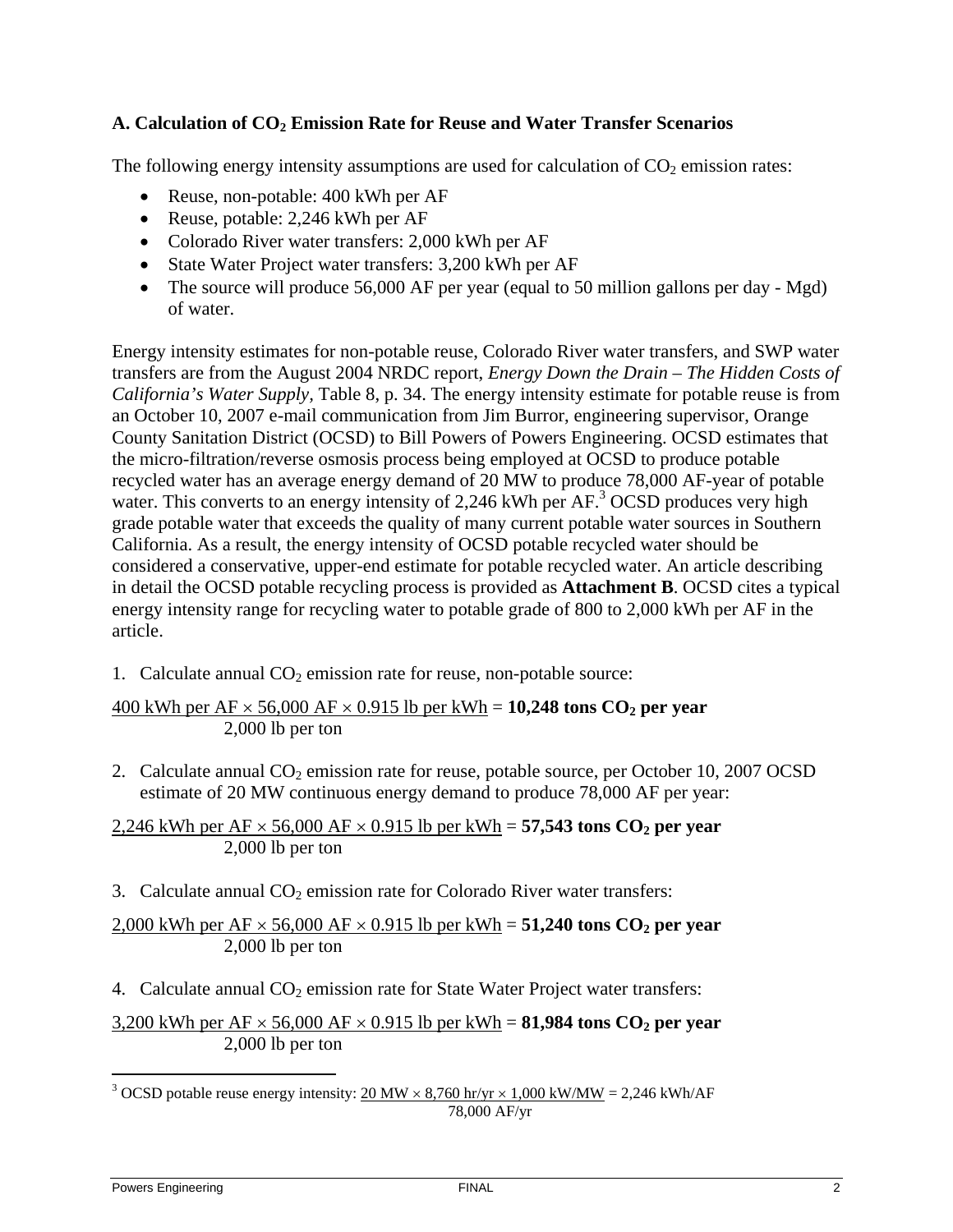#### **B. Calculation of Energy Intensity and Associated CO<sub>2</sub> Emission Rate for Desalination at Encina Power Plant With and Without Use of the Once-Through Cooling System**

### Assumptions:

- The EIR prepared by Poseidon Resources LLC for the 50 Mgd desalination project at Encina estimates a peak power demand of 35 MW and an average demand of 29.8 MW. An additional 0.5 MW of power would be required by the Oceanside booster pump station as well. Total average energy demand would be 30.3 MW. For this reason, the desalination plant is assumed to have a continuous energy demand of 30 MW for the purposes of calculating energy intensity.4
- The  $CO<sub>2</sub>$  emission rate for natural gas is 117 lb per million Btu. The heat rate of the two largest and newest units at Encina, Units 4 and 5, is approximately 10,000 Btu/kWh. These are the two primary operational units at Encina. The three older units, Units 1-3, rarely operate. As a result, the  $CO_2$  emission rate is 1,170 lb  $CO_2$  per MWh (or 1.17 lb per kWh) of power generated at Encina.<sup>5</sup>
- If the desalination project is not linked to the existing once through cooling system at Encina and the developer is not buying power directly from Encina, then a gerenic "market power purchase"  $CO<sub>2</sub>$  emission factor must be used. SDG&E assumes a market power purchase  $CO_2$  emission factor of 915 lb  $CO_2$  per MWh.
- The desalination plant will produce 50 Mgd of desalinated water.
- The April 2007 Dana Point cold water desalination feasibility study estimates an average energy demand of 7 MW to produce 16,000 AF per year of desalinated water.
- 1. Calculate desalination plant energy intensity (average) linked to Encina OTC:

### 30 MW × 1,000 kW/MW × 24 hours/day × 365 days/yr = **4,693 kWh per AF** 56,000 AF/yr

2. Calculate  $CO<sub>2</sub>$  emissions per year assuming desal plant has power contract with Encina and power is produced from Units 4 and 5 at Encina:

 $4,693$  kWh per AF  $\times$  56,000 AF  $\times$  1.17 lb per kWh = 153,742 tons CO<sub>2</sub> per year 2,000 lb per ton

3. Calculate  $CO<sub>2</sub>$  emissions per year assuming the desalination plant is utilizing the once through cooling facilities of the Encina power plant but is buying power directly from the utility or a third party from unidentified sources:

4,693 kWh per  $AF \times 56,000$   $AF \times 0.915$  lb per kWh = 120,235 tons  $CO_2$  per year 2,000 lb per ton

4. Desalination, non-OTC case. Calculate  $CO<sub>2</sub>$  emissions per year assuming the Encina boilers are retired, the desalination plant has no once-through cooling host. Assume that 7 MW is

 $\overline{a}$ 

<sup>4</sup> City of Carlsbad, *Precise Development Plan and Desalination Plant Project Final Environmental Impact Report*, December 2005.

<sup>&</sup>lt;sup>5</sup> Encina power plant CO<sub>2</sub> emission rate: (117 lb CO<sub>2</sub>/million Btu)(10,000 Btu/kWh) = 1.17 lb CO<sub>2</sub> per kWh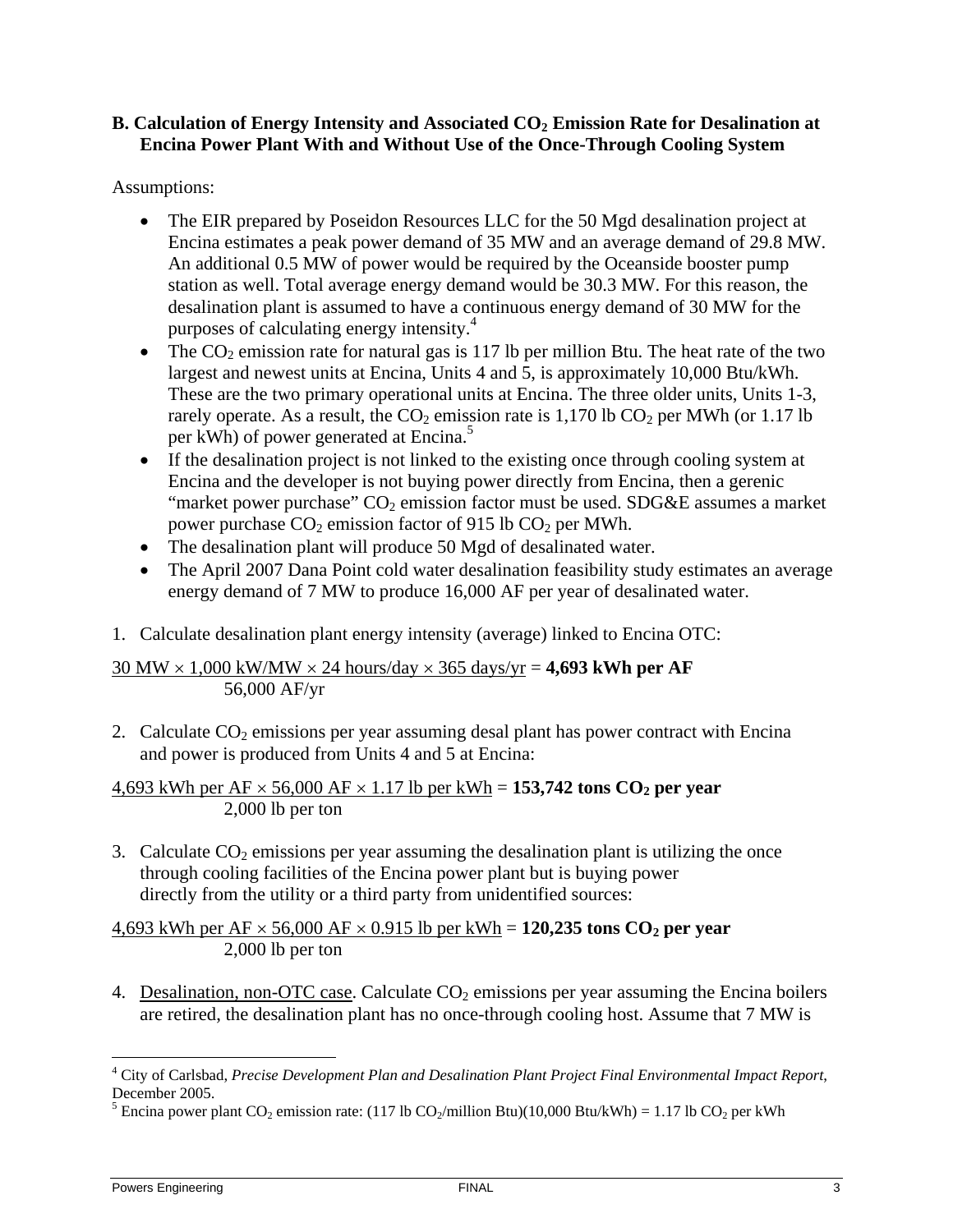required to produce 16,000 AF per year of desalinated water per the April 2007 Dana Point cold water desalination feasibility study. Also assume the desalination plant is buying power directly from the utility or a third party from unidentified sources:

a. Calculate desalination plant energy intensity for cold water desalination with no linkage to OTC:

7 MW × 1,000 kW/MW × 24 hours/day × 365 days/yr = **3,833 kWh per AF** 16,000 AF/yr

b. Calculate  $CO<sub>2</sub>$  emissions per year assuming cold water desalination with no linkage to OTC discharge from Encina power plant:

 $3,833$  kWh per AF  $\times$  56,000 AF  $\times$  0.915 lb per kWh = **98,201 tons CO<sub>2</sub> per year** 2,000 lb per ton

# **Table 1. Energy Impacts of Water Supply and Transport Options for San Diego County**

| <b>Option</b>                                                                            | <b>Energy</b><br>intensity | <b>Energy intensity</b><br>compared to State<br><b>Water Project imports</b> | $CO2$ emitted to produce and<br>transport 56,000 acre-feet,<br>equal to 50 Mgd |
|------------------------------------------------------------------------------------------|----------------------------|------------------------------------------------------------------------------|--------------------------------------------------------------------------------|
|                                                                                          | (kWh/AF)                   | (%)                                                                          | (tons/year)                                                                    |
| 1. Conservation                                                                          |                            | - 100                                                                        | O                                                                              |
| 2. Reuse,<br>non-potable                                                                 | 400                        | - 88                                                                         | 10,000                                                                         |
| 3. Reuse, potable                                                                        | 2,200                      | $-31$                                                                        | 58,000                                                                         |
| 4. Colorado River<br><b>Water Transfers</b>                                              | 2,000                      | - 38                                                                         | 51,000                                                                         |
| <b>5. State Water</b><br><b>Project Transfers</b>                                        | 3,200                      | <b>baseline</b>                                                              | 82,000                                                                         |
| 6a. Desalination<br>(linked to OTC),<br>power purchased<br>from Encina                   | 4,700                      | $+47$                                                                        | 154,000                                                                        |
| <b>6b. Desalination</b><br>(linked to OTC),<br>open market<br>power purchase             | 4,700                      | $+47$                                                                        | 120,000                                                                        |
| 7. Desalination<br>(non-OTC), sub-<br>seafloor intakes,<br>open market<br>power purchase | 3,800                      | $+19$                                                                        | 98,000                                                                         |